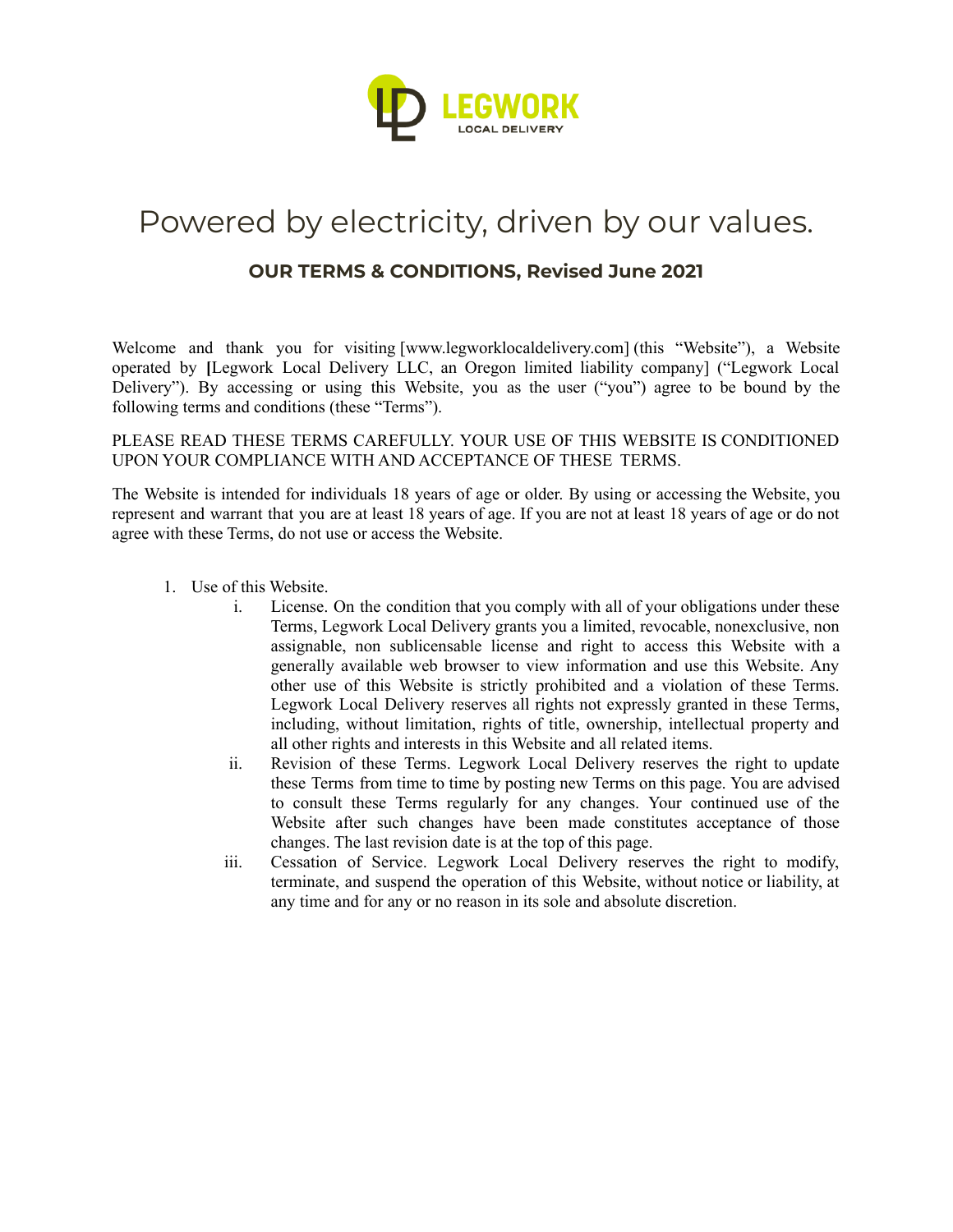

- 2. Content. The Website is for general informational purposes only, and may not be up-to-date, accurate, or complete. The content that is made available in connection with this Website, including the written copy, visual interfaces, interactive features, graphics, designs, databases and their data, computer code, products, software, and all other elements and components of this Website (the "Website Content"), should not be construed as professional advice. Legwork Local Delivery does not assume any responsibility for the Website Content and will not be liable for any damages or injury arising from your use or reliance upon the Website Content or your access to, or inability to access, such information. Before you act on any Website Content, you should independently confirm any facts that are important to your decision. You use the Website Content at your own risk.
- 3. Conduct. You agree that you will not:
	- i. violate any of Legwork Local Delivery's rights or use this Website to violate the rights of any third party such as copyright or trademark rights;
	- ii. copy information from this Website except as necessary for your personal, non-commercial use to view, save, print, fax, or e-mail such information;
	- iii. otherwise reproduce, modify, distribute, display, or provide access to this Website or the Website Content;
	- iv. create derivative works from, decompile, disassemble or reverse engineer any portion of this Website;
	- v. upload to or distribute through this Website any binary code, macros or other executable code, or any file that contains any viruses, Trojan horses, or other components designed to commandeer, limit or harm the functionality of a computer;
	- vi. remove or modify any copyright or other intellectual property notices that appear on this Website;
	- vii. access or use this Website in any manner that could damage, disable, overburden, place an unreasonable load on, interfere or attempt to interfere with the proper working of, or impair, this Website, its computer systems, or network;
	- viii. attempt to gain unauthorized access to any of this Website's computer systems or networks;
	- ix. use this Website in any way that is unlawful, harms Legwork Local Delivery business, Legwork Local Delivery service providers, licensors, representatives or any other user, or breaches any policy or notice on this Website;
	- x. charge any person for access to any portion of this Website or any information on this Website;
	- xi. engage in "framing" or "mirroring," or otherwise simulate the appearance or functionality of this Website; and
	- xii. assist, encourage, or enable others to do any of the preceding prohibited activities.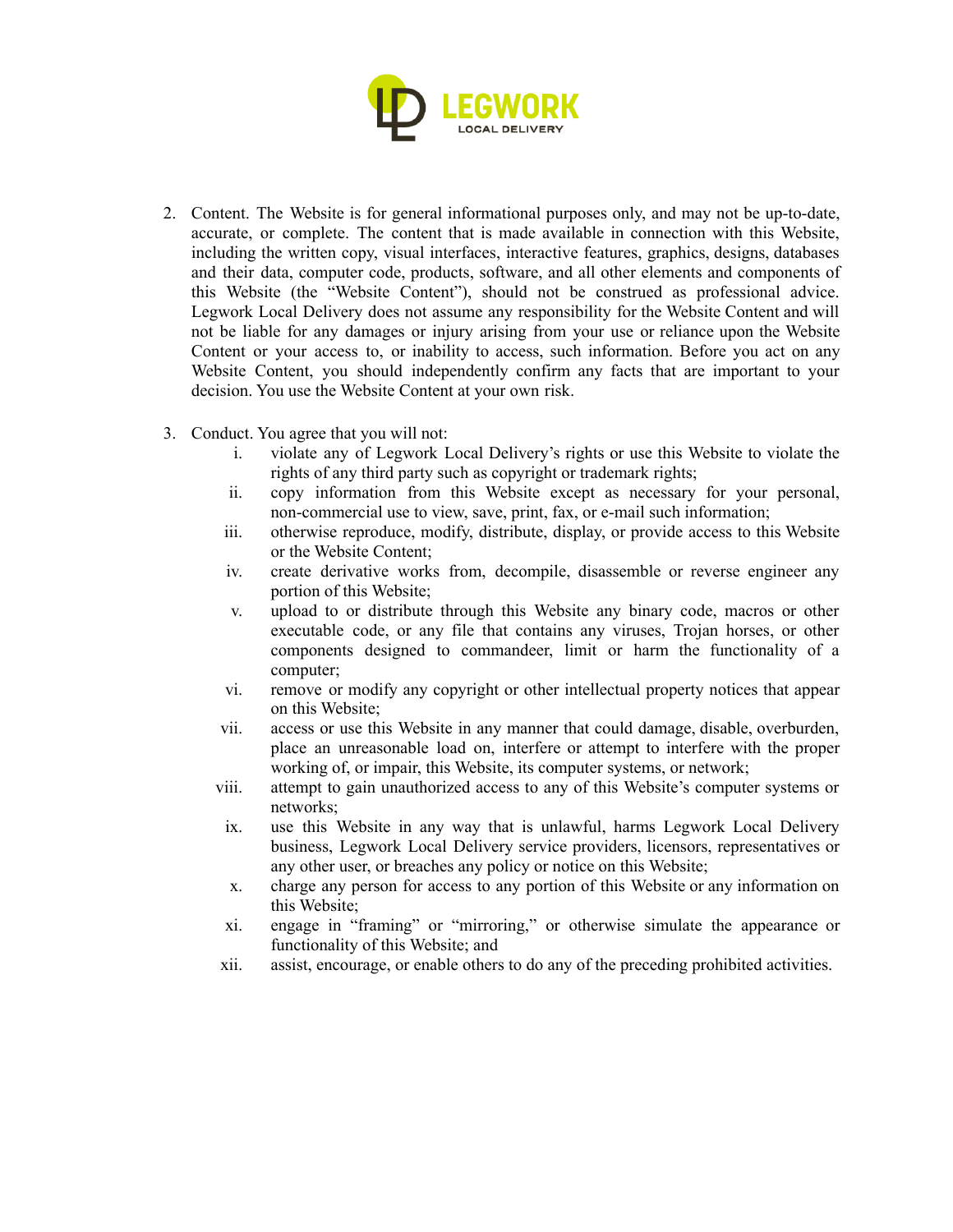

- 2. Intellectual Property.
	- i. Content of this Website. Legwork Local Delivery owns all of the Website Content. Legwork Local Delivery also owns the copyrights, trademarks, service marks, trade names and other intellectual and proprietary rights throughout the world associated with this Website and the Website Content, which are protected by copyright, trade dress, patent, trademark and other applicable intellectual property rights and laws. Notwithstanding the foregoing, Legwork Local Delivery agrees that your information provided by you under these Terms shall remain, as between you and Legwork Local Delivery, owned by you.
	- ii. Restrictions. You may not modify, reproduce, distribute, create derivative works or adaptations of, publicly display, perform or in any way exploit any of the Website Content in whole or in part, except as expressly authorized by the applicable rights holder. Legwork Local Delivery does not transfer to you any of Legwork Local Delivery technology or other intellectual property or technology rights. All right, title and interest in and to Legwork Local Delivery technology and intellectual property will remain solely with Legwork Local Delivery.
- 2. Privacy. Legwork Local Delivery respects your privacy and limits the sharing of data about you with third parties. Please consult Legwork Local Delivery Privacy Policy for more information. By agreeing to these Terms, you acknowledge and consent to the use, sharing and disclosure of your personal information and data as described in such Legwork Local Delivery Privacy Policy, as it may be amended from time to time.
- 3. Indemnification. You agree to indemnify, defend and hold Legwork Local Delivery, as well as Legwork Local Delivery affiliates, suppliers, licensors, and partners, including the shareholders, officers, directors, managers, members, partners, trustees, employees, agents and representatives of each of them (collectively, the "Legwork Local Delivery Parties") harmless from any and all claims, liability, damages, and costs (including, but not limited to, attorneys' fees) arising out of or relating to your access to or use of this Website or your violation of these Terms. Legwork Local Delivery reserves the right to, but is not obligated to, assume the exclusive defense and control of any matter for which you are required to indemnify the Legwork Local Delivery Parties, and you agree to cooperate with Legwork Local Delivery defense of such claims. You agree not to settle any such matter without Legwork Local Delivery prior written consent. Legwork Local Delivery will use reasonable efforts to notify you of any such claim, action, or proceeding when Legwork Local Delivery becomes aware of it. Each of the Legwork Local Delivery Parties is an express third party beneficiary of this indemnification provision, with full rights to enforce its terms.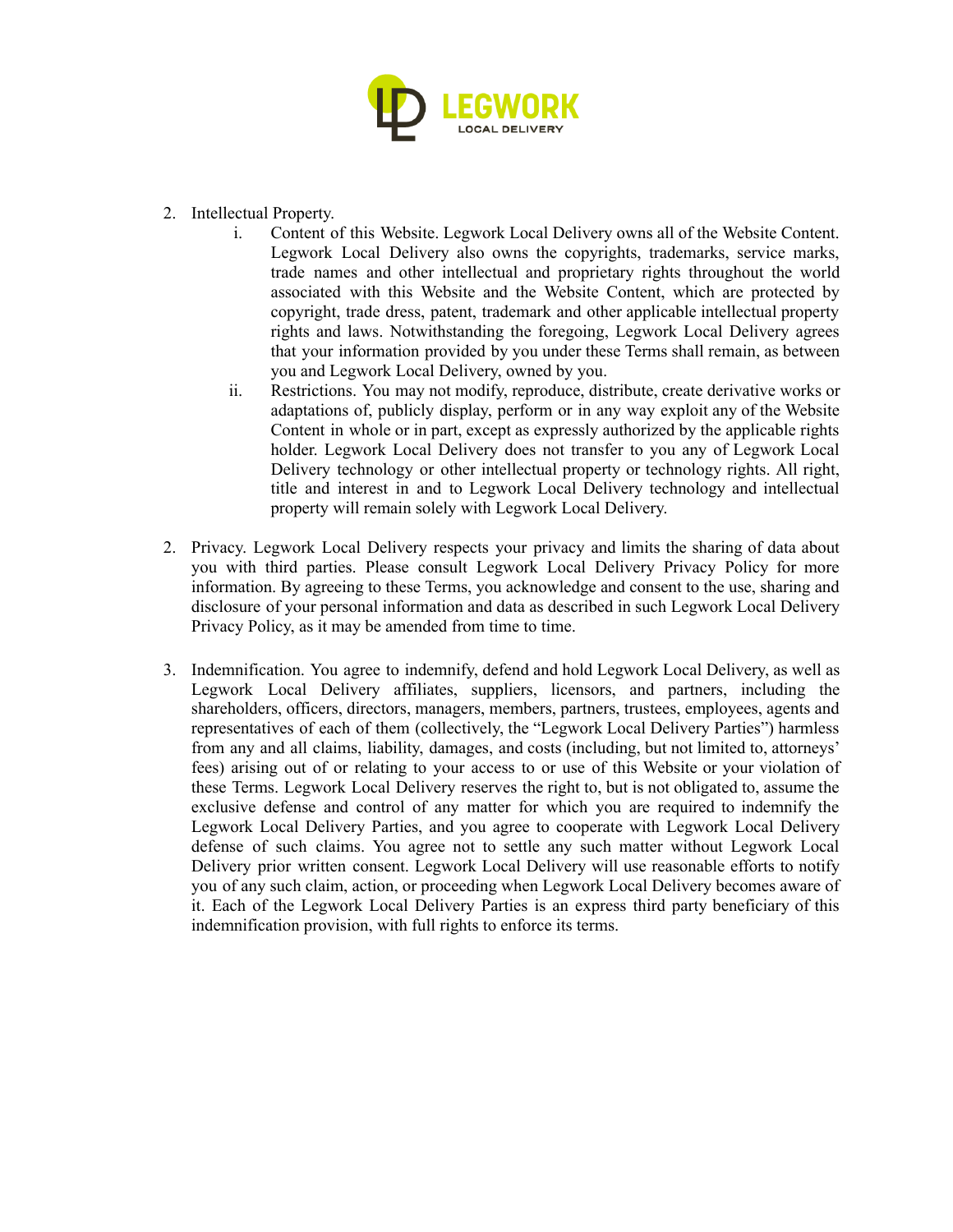

- 4. Limitations of Liability.
	- i. No Consequential Damages. Legwork Local Delivery shall not be liable for any indirect, special, incidental, exemplary, punitive or consequential loss or damage of any kind, including without limitation, lost business or profits, whether arising in tort (including negligence), equity, breach of contract or otherwise (and whether or not such damages are foreseeable or Legwork Local Delivery has been advised of the possibility of such loss or damage). In no event will any of the officers, trustees, directors, partners, employees, consultants, beneficiaries, joint venturers, members, stockholders, or other principals or representatives of Legwork Local Delivery, ever be personally liable to you under, arising out of, or related to these Terms (including for direct or consequential damages), and you hereby waive the right to recover damages from any such persons.
	- ii. Limitation of Liability. NOTWITHSTANDING ANYTHING TO THE CONTRARY CONTAINED IN THIS AGREEMENT, THE Legwork Local Delivery PARTIES' MAXIMUM AGGREGATE CUMULATIVE LIABILITY ARISING OUT OF OR RELATED TO THESE TERMS AND THE WEBSITE SHALL NOT EXCEED ONE HUNDRED DOLLARS (\$100.00). THE ABOVE LIMITATION WILL APPLY WHETHER AN ACTION IS IN CONTRACT, EQUITY, TORT (INCLUDING NEGLIGENCE) OR OTHERWISE, AND REGARDLESS OF THE THEORY OF LIABILITY. If applicable law limits the application of the above limitation of liability, Legwork Local Delivery liability will be limited to the maximum extent permitted by law.
- 2. Disclaimer of Warranties. THIS WEBSITE IS PROVIDED "AS IS," AND Legwork Local Delivery: (i) MAKES NO REPRESENTATION OR WARRANTY OF ANY KIND WHETHER EXPRESS, IMPLIED (EITHER IN FACT OR BY OPERATION OF LAW), OR STATUTORY, AS TO ANY MATTER WHATSOEVER; (ii) EXPRESSLY DISCLAIMS ALL IMPLIED WARRANTIES OF MERCHANTABILITY, FITNESS FOR A PARTICULAR PURPOSE, QUALITY, ACCURACY, AND TITLE; AND (iii) DOES NOT WARRANT THAT THIS WEBSITE IS OR WILL BE ERROR-FREE, WILL MEET YOUR REQUIREMENTS, OR BE TIMELY OR SECURE. YOU WILL BE SOLELY RESPONSIBLE FOR ANY DAMAGE RESULTING FROM THE USE OF THIS WEBSITE. YOU WILL NOT HAVE THE RIGHT TO MAKE OR PASS ON ANY REPRESENTATION OR WARRANTY ON BEHALF OF Legwork Local Delivery TO ANY THIRD PARTY. USE OF THIS WEBSITE IS AT YOUR SOLE RISK. Because some states and jurisdictions do not allow limitations on implied warranties, the above limitation may not apply to you. In such an event, such warranties are limited to the minimum warranty period allowed by the applicable law. Without limiting the generality of the foregoing, Legwork Local Delivery does not make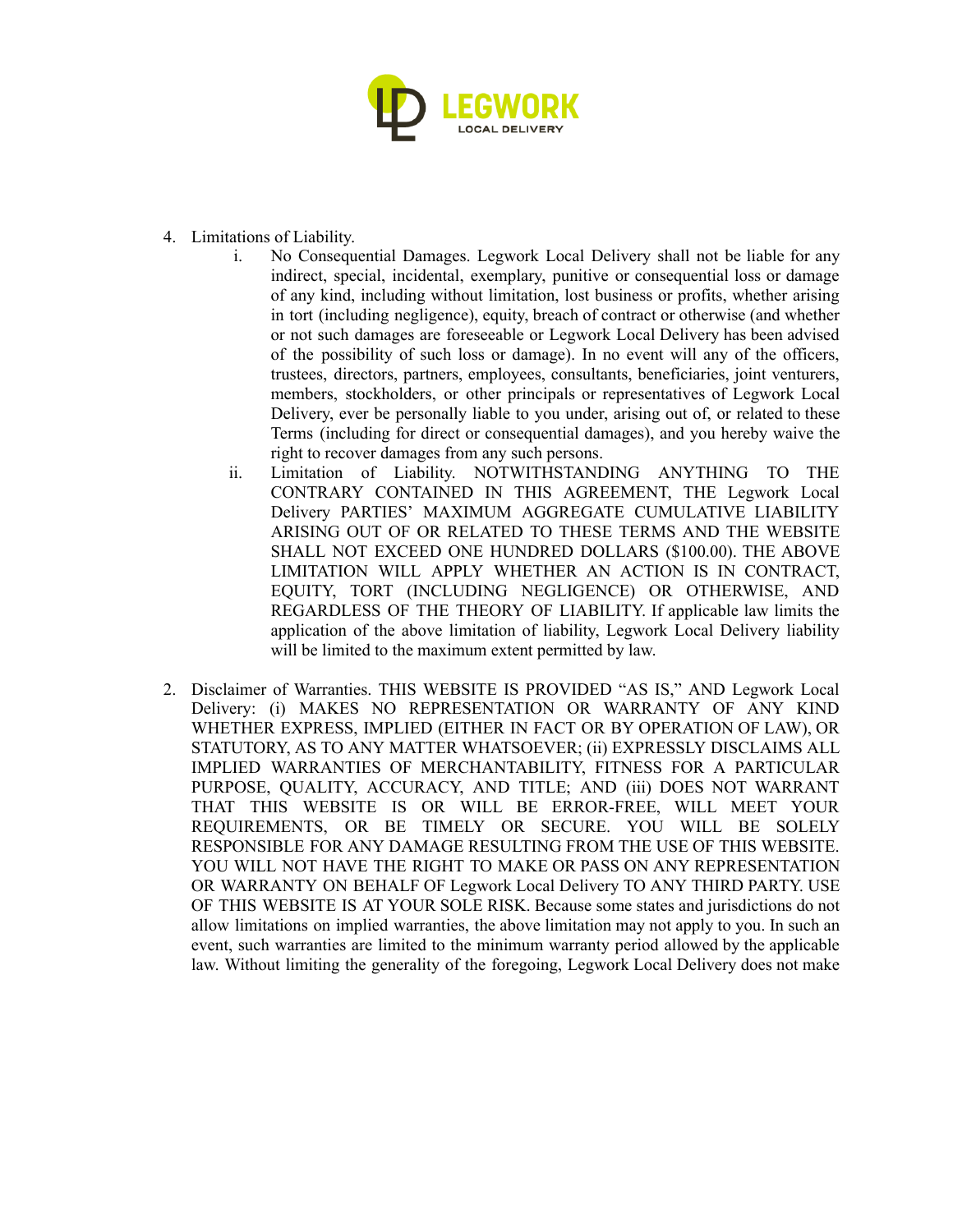

any warranty of any kind with respect to freedom from patent, trademark, or copyright infringement, or theft of trade secrets and Legwork Local Delivery does not assume any liability hereunder for any infringement of any patent, trademark, or copyright arising from the use of the Website or rights granted or provided by Legwork Local Delivery hereunder.

- 3. Digital Millennium Copyright Act Compliance; Notices. Legwork Local Delivery respects the intellectual property rights of others and expects users of the Website to do the same. Pursuant to 17 United States Code  $512(c)(2)$  (Digital Millennium Copyright Act of 1998), Legwork Local Delivery designated agent for notice of alleged copyright infringement appearing on the Website is: [Dan Woodward] Email: [legworklocaldelivery@gmail.com] Filing a notice of infringement with Legwork Local Delivery requires compliance with the requirements specified in Title II of the Digital Millennium Copyright Act of 1998. All other notices or other correspondence to Legwork Local Delivery under these Terms must be sent to the foregoing address.
- 4. Miscellaneous.
	- i. Governing Law. These Terms shall be governed by the laws of the State of Oregon, regardless of conflict of laws principles.
	- ii. Arbitration. Any dispute, controversy or claim arising out of or in connection with or relating to your use of this Website or these Terms, or any breach or alleged breach of these Terms, shall be submitted to a single arbitrator who shall be a retired judge and settled by final and binding arbitration administered by the Judicial Arbitration & Mediation Services, Inc., ("JAMS") in accordance with the then existing JAMS Arbitration Rules. Any such controversy or claim shall be arbitrated on an individual basis, and shall not be consolidated in any arbitration with any claim or controversy of any other party. The arbitration shall be conducted in the [State of Oregon]. The arbitrator shall render an award and a written, reasoned opinion in support thereof. The arbitrator shall award reasonable attorneys' fees and costs, including the arbitrator's fees, to the prevailing party. The results of the arbitration shall be kept confidential except as required by applicable law or to file a motion to confirm the arbitrator's award. Judgment upon the award rendered by the arbitrator shall be entered in any court having jurisdiction thereof. BY PROCEEDING UNDER THIS ARBITRATION CLAUSE, EACH PARTY HEREBY KNOWINGLY, VOLUNTARILY AND INTENTIONALLY WAIVES ANY RIGHT IT MAY HAVE TO A TRIAL BY JURY IN RESPECT OF ANY DISPUTE ARISING OUT OF, UNDER, OR IN CONNECTION WITH THESE TERMS.